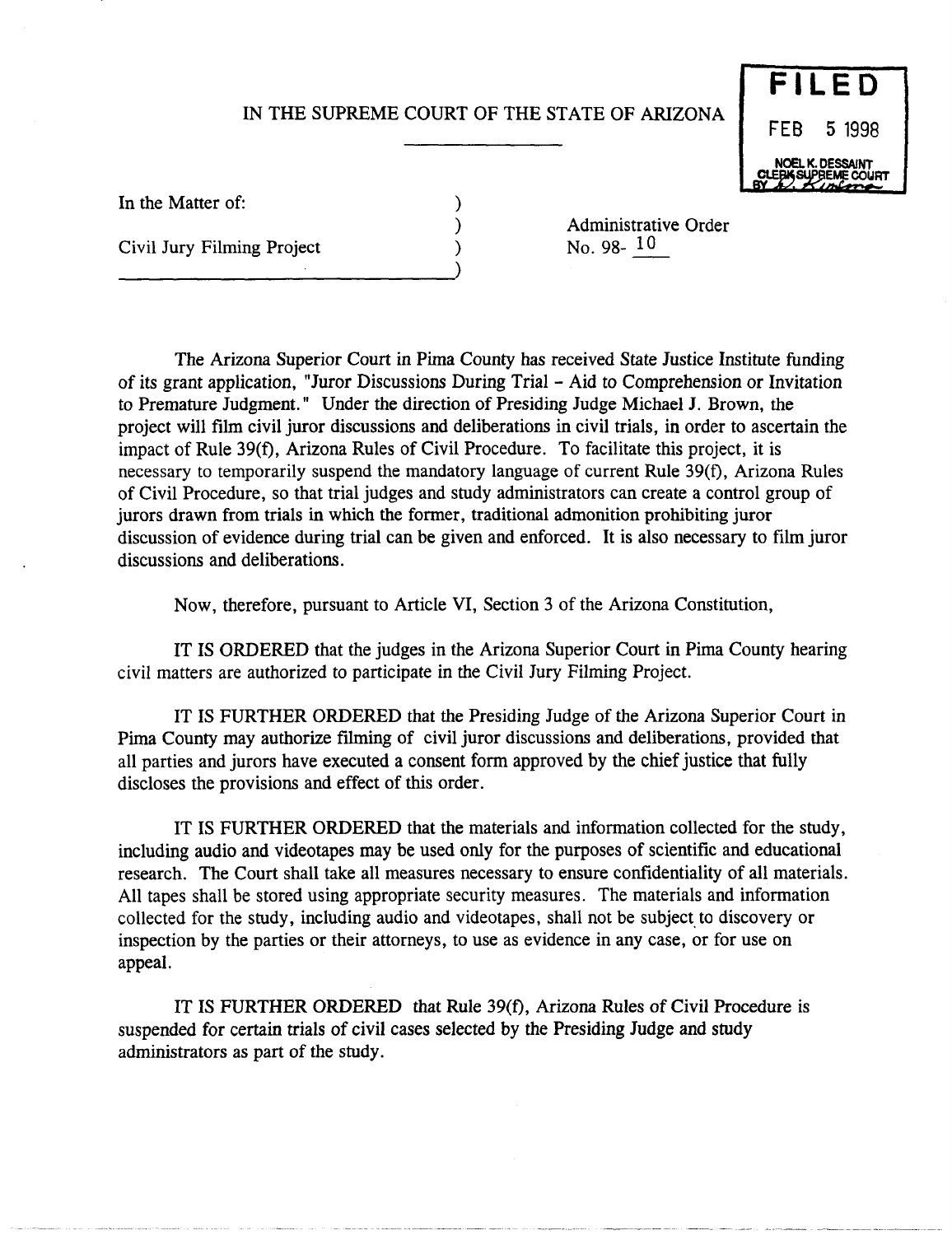IT IS FURTHER ORDERED that this order shall apply to and affect only those cases and trials selected for participation in the study. The order shall terminate and have no further force or effect once the last trial identified for study has been tried to conclusion and the information sought for the study collected.

Dated this  $5th$  day of February 1998.

THOMAS A. ZLAKET Chief Justice